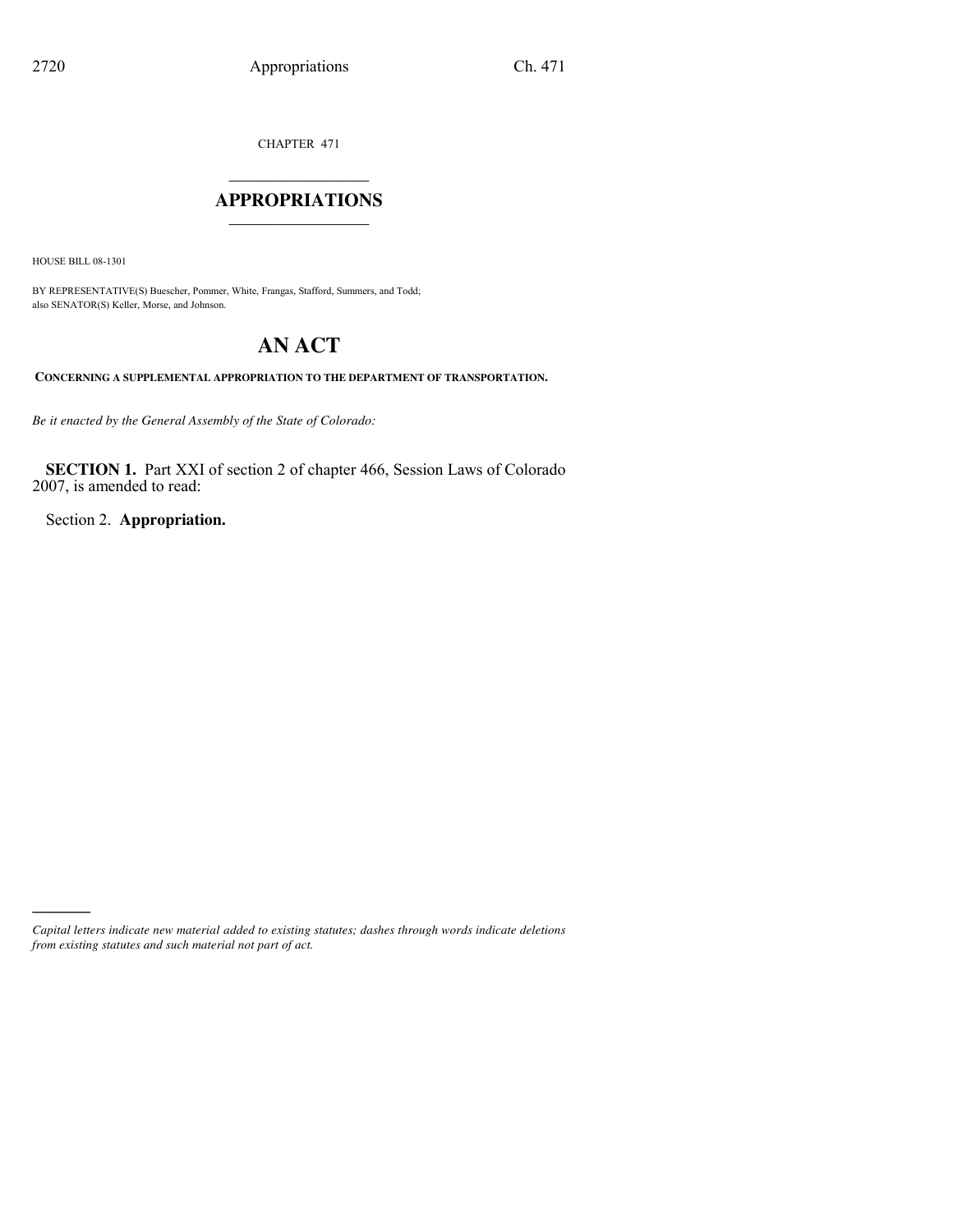|                                   |                           | <b>APPROPRIATION FROM</b> |                               |                                                        |                      |                                       |                                |
|-----------------------------------|---------------------------|---------------------------|-------------------------------|--------------------------------------------------------|----------------------|---------------------------------------|--------------------------------|
|                                   | ITEM &<br><b>SUBTOTAL</b> | <b>TOTAL</b>              | <b>GENERAL</b><br><b>FUND</b> | <b>GENERAL</b><br><b>FUND</b><br><b>EXEMPT</b>         | CASH<br><b>FUNDS</b> | CASH<br><b>FUNDS</b><br><b>EXEMPT</b> | <b>FEDERAL</b><br><b>FUNDS</b> |
|                                   | \$                        | S                         | \$                            | ¢<br>ъ                                                 |                      | D                                     | Φ<br>Ф                         |
|                                   |                           |                           |                               | <b>PART XXI</b><br><b>DEPARTMENT OF TRANSPORTATION</b> |                      |                                       |                                |
| (1) ADMINISTRATION <sup>122</sup> |                           | 23,929,075                |                               |                                                        |                      | 23,929,075 <sup>a</sup>               |                                |
|                                   |                           | 23,913,688                |                               |                                                        |                      | 23,913,688 <sup>a</sup>               |                                |

<sup>a</sup> Of this amount, \$22,452,289 \$22,436,902 shall be from the State Highway Fund pursuant to Sections 43-4-205 (5) (a) and 43-1-113, C.R.S., and \$1,476,786(T) shall be funded internally by various cash funds exempt sources in the Department. Included in this total amount is \$473,958 for 6,580 hours of legal services.<sup>b</sup> Of this number, 206.7 FTE are administrative FTE funded by the State Highway Fund pursuant to Sections 43-4-205 (5) (a) and 43-1-113, C.R.S., and 13.0 FTE are funded internally by various cash funds exempt sources in the Department.

| (2) CONSTRUCTION,       |                 |                           |                          |             |
|-------------------------|-----------------|---------------------------|--------------------------|-------------|
| <b>MAINTENANCE, AND</b> |                 |                           |                          |             |
| <b>OPERATIONS</b>       | 1,018,793,615   | $67.994.902$ <sup>a</sup> | 509.381.574 <sup>b</sup> | 441,417,139 |
|                         | $(3,096.3$ FTE) |                           |                          |             |

Ch. 471

Appropriations <sup>2721</sup>

 $(219.7 \text{ FTE})^b$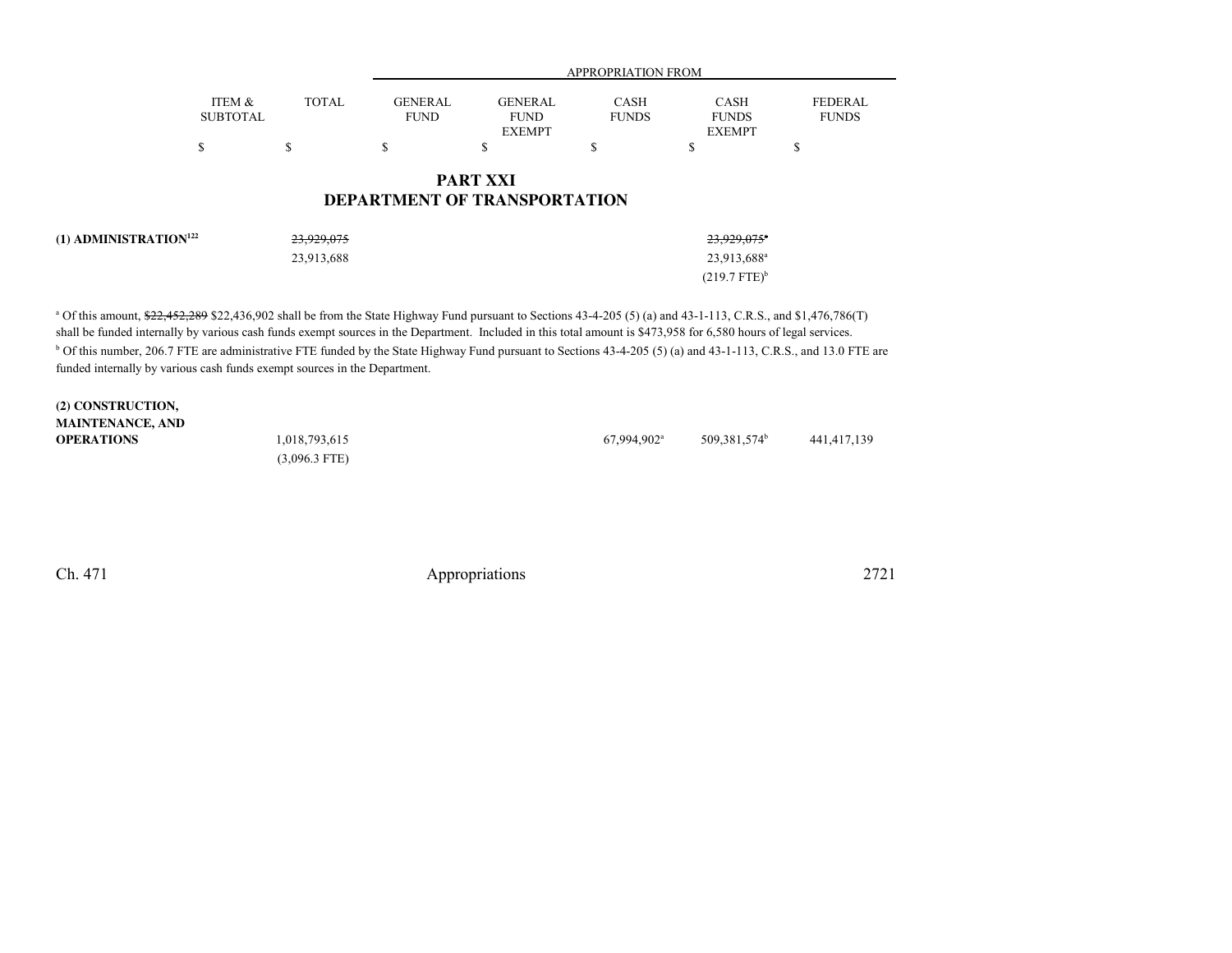## Appropriations <sup>2722</sup>

|          |       | <b>APPROPRIATION FROM</b> |                |              |               |                |
|----------|-------|---------------------------|----------------|--------------|---------------|----------------|
| ITEM &   | TOTAL | <b>GENERAL</b>            | <b>GENERAL</b> | <b>CASH</b>  | <b>CASH</b>   | <b>FEDERAL</b> |
| SUBTOTAL |       | <b>FUND</b>               | <b>FUND</b>    | <b>FUNDS</b> | <b>FUNDS</b>  | <b>FUNDS</b>   |
|          |       |                           | <b>EXEMPT</b>  |              | <b>EXEMPT</b> |                |
|          | JD    |                           |                |              |               |                |

<sup>a</sup> Of this amount, \$22,772,036 shall be from the Aviation Fund pursuant to Section 43-10-109 (1), C.R.S., \$21,943,017(L) shall be from funds provided by local governments for highway maintenance and construction projects or as match for federal grants, \$21,651,356 shall be from miscellaneous department revenues including permit fees and interest earnings, \$1,023,236 shall be from the Law Enforcement Assistance Fund pursuant to Section 43-4-402 (2) (a), C.R.S., and\$605,257 shall be from the Motorcycle Operator Safety Training Fund pursuant to Section 43-5-504, C.R.S.

<sup>b</sup> These funds are subject to allocation by the State Transportation Commission pursuant to Sections 43-1-106 (8) (h) and 43-1-113 (14) (a), C.R.S., and are included here for informational purposes only. Of this amount, \$507,525,315 shall be from the State Highway Fund pursuant to Section 43-4-205 (5) (a) and (6), C.R.S., and \$1,856,259(T) shall be funded internally by various cash funds exempt sources in the Department. Included in this total amount is \$707,119 for 9,817 hours of legalservices and \$147,386 for capitol complex leased space.

| (3) STATEWIDE         |           |                     |                    |
|-----------------------|-----------|---------------------|--------------------|
| TOLLING               |           |                     |                    |
| <b>ENTERPRISE122a</b> | 5,120,000 | $1,720,000^{\rm a}$ | $3,400,000(T)^{6}$ |

<sup>a</sup> This amount shall be from the Statewide Tolling Enterprise Special Revenue Fund created in Section 43-4-804 (1), C.R.S. These funds are subject to allocation by the Colorado Tolling Enterprise Board pursuant to Section 43-4-804 (3), C.R.S., and are included here for informational purposes.

<sup>b</sup> The source of funds for this amount shall be a transfer from the Transportation Commission out of State Highway Fund moneys to the Statewide Tolling Enterprise Operating Fund created in Section 43-4-805, C.R.S. These funds are subject to allocation by the Colorado Tolling Enterprise Board pursuant to Section 43-4-804 (3),C.R.S., and are included here for informational purposes.

**(4) GAMING**

**IMPACTS<sup>123</sup>** 14,292,757

14,292,757<sup>a</sup> 14,292,757<sup>a</sup>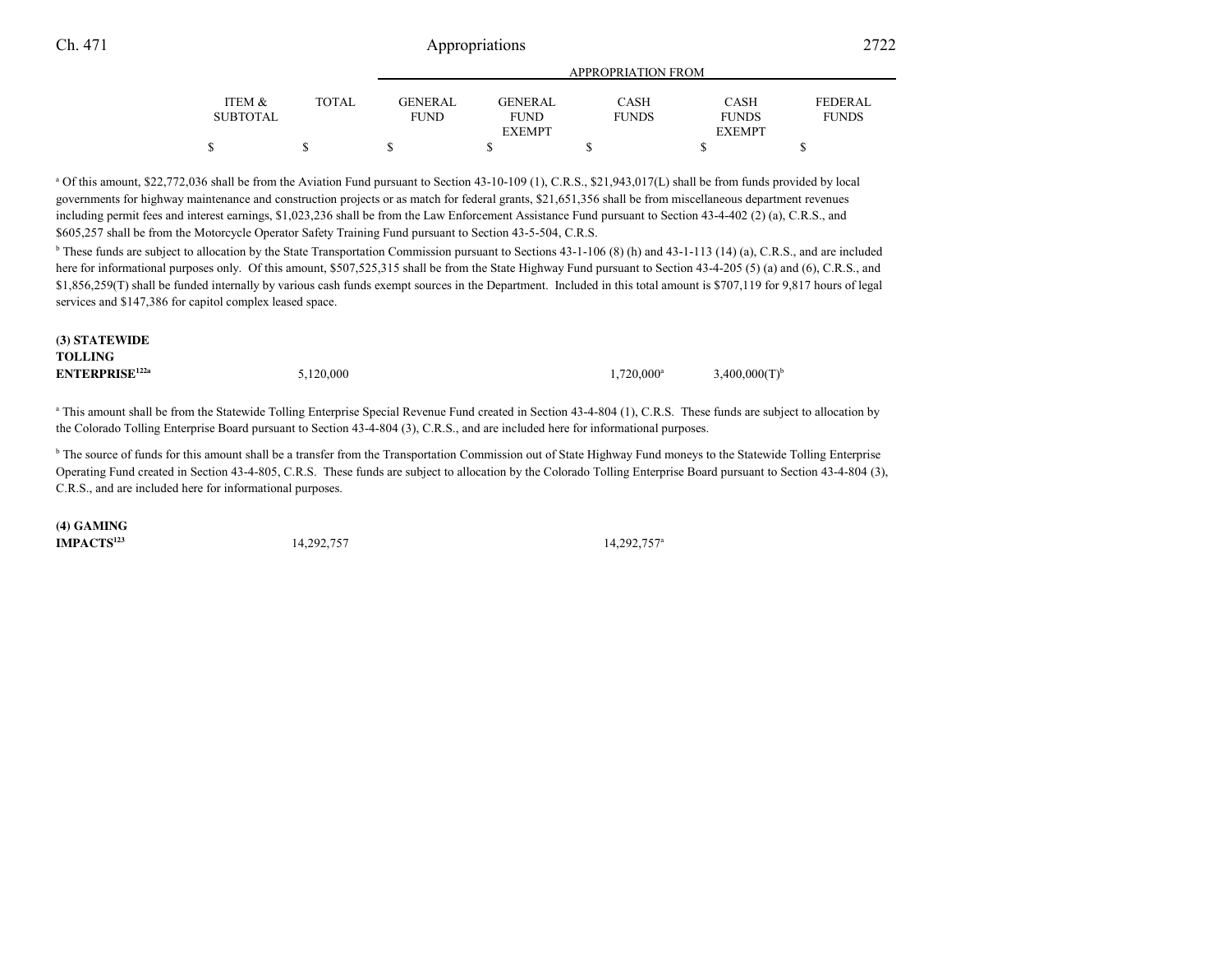<sup>a</sup> This amount shall be from the Limited Gaming Fund pursuant to Section 12-47.1-701 (1) (c) (I), C.R.S.

**TOTALS PART XXI**

**(TRANSPORTATION)<sup>4,5</sup>** \$1,062,135,447  $\frac{3}{884,007,659}$   $\frac{$536,710,649}{9}$  \$441,417,139 \$1,062,120,060\$536,695,262<sup>b</sup>

a Of this amount, \$21,943,017 contains an (L) notation.

 $b$  Of this amount, \$6,733,045 contains a (T) notation.

**FOOTNOTES** -- The following statements are referenced to the numbered footnotes throughout section 2.

- <sup>4</sup> All Departments, Totals -- The General Assembly requests that copies of all reports requested in other footnotes contained in this act be delivered to the Joint Budget Committee and the majority and minority leadership in each house of the General Assembly.
- <sup>5</sup> All Departments, Totals -- Every Department is requested to submit to the Joint Budget Committee information on the number of additional federal and cash funds exempt FTE associated with any federal grants or private donations that are applied for or received during FY 2007-08.The information should include the number of FTE, the associated costs (such as workers' compensation, health and life benefits, need for additional space, etc.) that are related to the additional FTE, the direct and indirect matching requirements associated with the federal grantor donated funds, the duration of the grant, and a brief description of the program and its goals and objectives.
- <sup>122</sup> Department of Transportation, Administration -- The Department is requested to complete state budget forms for Administration personal services that provide information for each office or section within the Administration line item. This information should be sufficiently detailed to allow calculation of personal services. PERA and Medicare is requested to be provided by the individual section or office.Additionally, the Department is requested to include subtotals for salary and FTE for each of the offices within the Administration line iteminformation currently supplied.
- 122a Department of Transportation, Statewide Tolling Enterprise -- Within 120 days the Department shall develop rules to allow hybrid vehicles to drive in High Occupancy Vehicle lanes.

Ch. 471

Appropriations <sup>2723</sup>